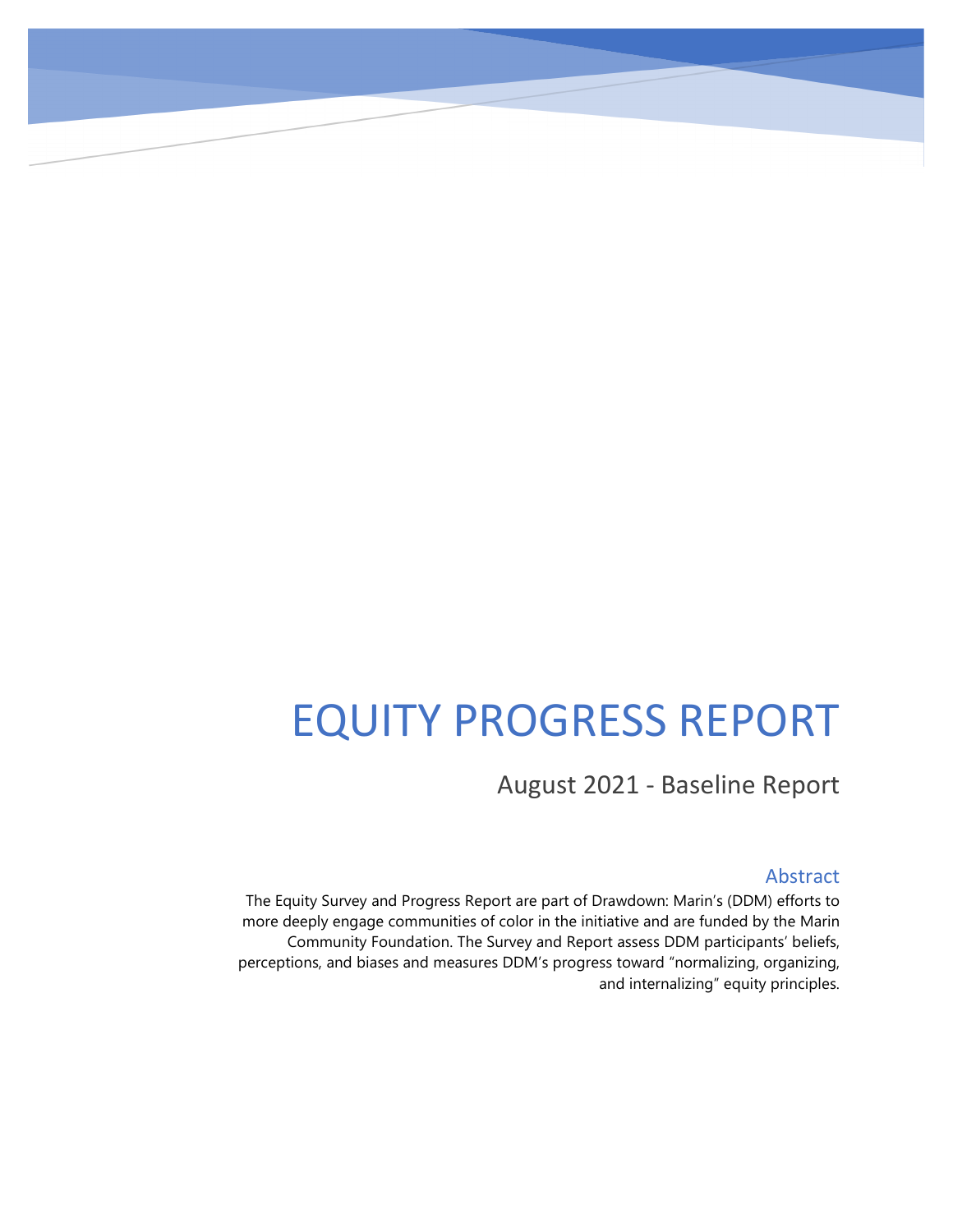#### **Introduction**

Drawdown: Marin (DDM) is a community-driven campaign that works with Marin County residents, businesses, organizations, agencies, and local governments to reduce greenhouse gas (GHG) emissions, prepare for climate change impacts, and meaningfully address and integrate equity.

DDM believes that climate change and equity are interconnected. Low-income communities, communities of color, indigenous peoples and tribal nations, and immigrant communities suffer first and worst from climate disasters, yet produce the least GHG emissions. Drawdown: Marin acknowledges these communities have existed and still exist in Marin County and seeks to design and implement solutions with them. This requires internal and external on-going work to normalize, organize, and internalize equity principles and approaches including making the DDM solutions (29 local projects and programs) equitable and accessible.

## **Drawdown: Marin Equity Task Force**

At the conclusion of a 3-part Diversity, Equity, and Inclusion training, DDM acknowledged that it needs to normalize, organize, and internalize equity principles. Therefore, it created an internal Equity Task Force (Task Force). The Task Force is made up of DDM participants (members of the Stakeholder Collaboratives, Community Outreach Partnership, and community-based organizations working with Drawdown: Marin). The Task Force meets monthly and its meetings are open to the public. All meeting materials are also posted online.

In 2021, the Task Force developed a work plan to meaningfully address equity. The plan identifies goals and specific projects at the following levels:

- **Normalize/Awake**: Establish racial equity as a key value by developing a shared understanding of concepts across the entire DDM initiative and create a sense of urgency to make changes.
- **Organize/Woke**: Build DDM participant and initiative capacity, skills, and competencies through training while also building infrastructure to support the work, like internal change teams/task forces and external partnerships with expert institutions and community groups.
- **Operationalize/Work**: Put theories into action by implementing new tools for decision-making, measurement, and accountability, e.g., a Racial Equity Tool and/or a Racial Equity Action Plan.

One specific project, the Equity Survey and Progress Report, is part of the Marin Community Foundationfunded initiative to "more deeply engage communities of color in DDM." This project assesses DDM participants' beliefs, perceptions, and biases and measures DDM's progress toward the above-listed goals.

#### **Measuring DDM's Progress - Surveys**

DDM acknowledges it needs to measure its progress as it works to meet the above-listed goals. To do this, DDM must develop and administer surveys to measure the beliefs, perceptions, and biases of existing DDM participants. Originally, DDM intended to conduct a survey to measure "baseline conditions" prior to implementing any equity initiatives (Spring 2020). However, developing the survey took longer than expected and it was not sent to participants until Spring 2021. Participants were asked to complete the survey considering early 2020 conditions. DDM understands some participants found this difficult. An additional survey will be conducted in Spring/Summer 2022 to measure DDM's progress again.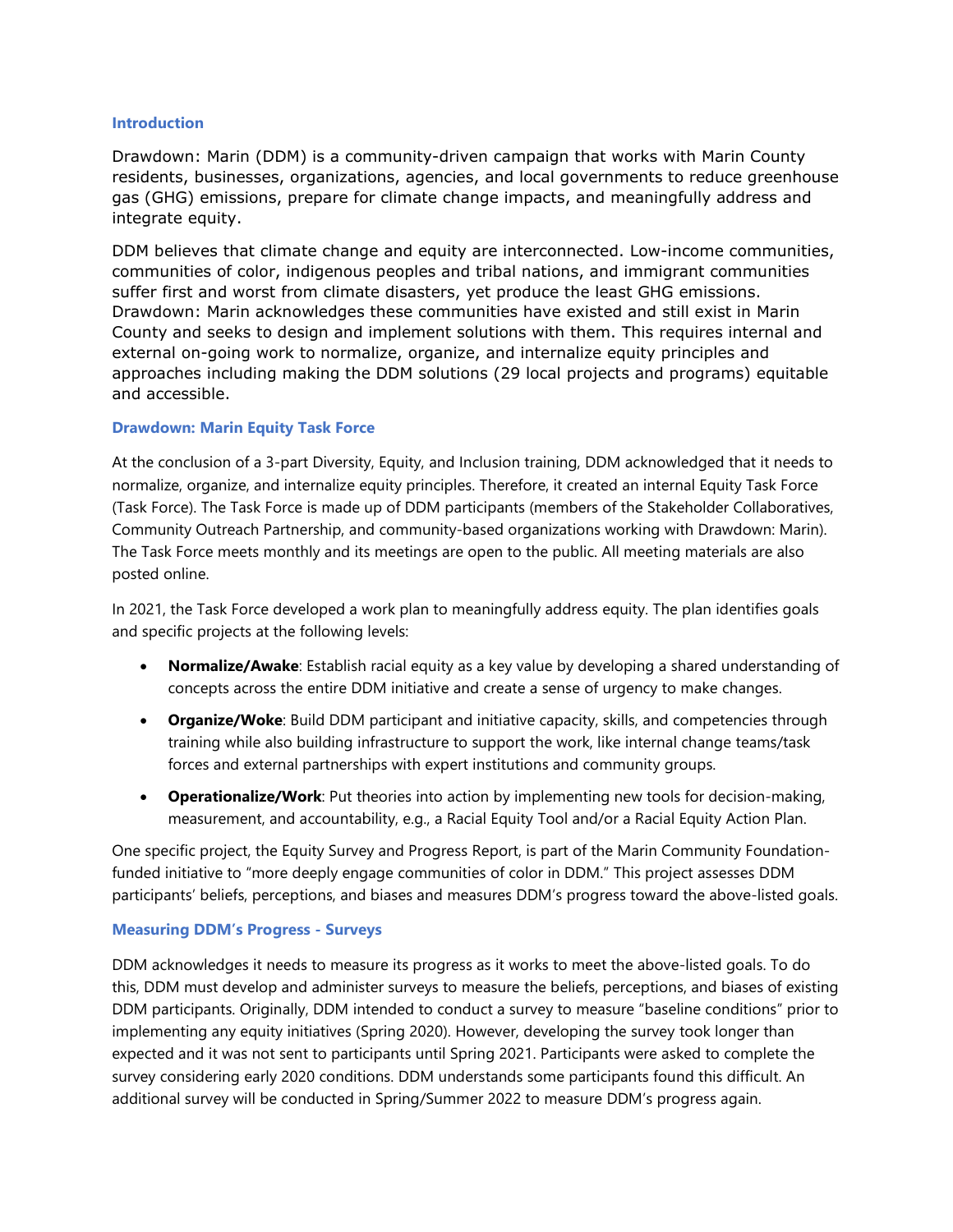The survey was distributed to approximately 150 DDM participants from all focus groups, the Community Outreach Partnership, and the Executive Steering Committee, and received 23 responses. DDM acknowledges the survey results may not be statistically significant and will still evaluate the responses to determine how it can alter its current equity-related efforts. The survey was crafted to directly correlate with the 3 key stages of addressing equity (listed above).

Finally, DDM acknowledges that most DDM participants and survey responders are part of the dominate culture (white and middle to upper-middle class) in Marin County. DDM understands the survey is a type of "self evaluation" and may conduct additional surveys asking outside individuals and/or organizations to evaluate its progress.

## **Key Findings**

Generally, there is awareness of the importance of equity to the DDM initiative. DDM still has much work to do to create spaces where persons of color, youth, low income, and non-English speaking people want to and feel comfortable participating. It is also clear that decision-making power is not shared with the above-listed groups. Continued conversations need to happen at the working group and initiative level to integrate equity and climate change and continue to develop strategies to diversify opinions, perspectives, and experiences represented and included in DDM.

The items in **bold** below reflect important areas where additional work is needed.

#### *Normalize*

# **Over 50% of respondents indicated diversity (racial, social, and socioeconomic) is important to their working group.**



Do you feel your working group made diversity a priority?

75% of respondents think there is some shared understanding of equity vocabulary and different levels of racism.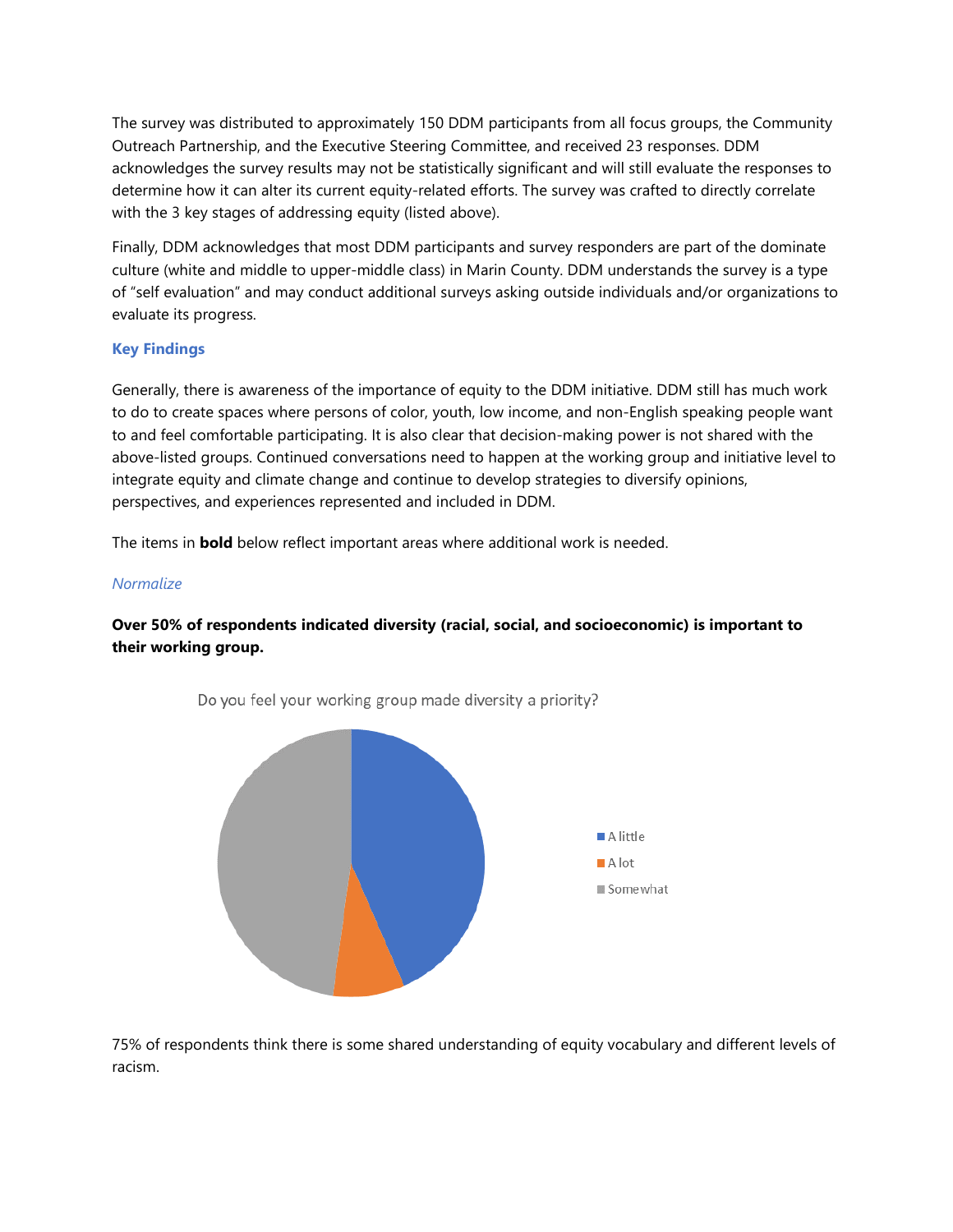**65% of respondents have little to no understanding and awareness of current and historical racebased disparities or inequitable power dynamics existing within DDM and Marin County communities.**



82% of respondents believe that DDM should share publicly its demographic data to increase transparency of the initiative.

#### *Organize*

**About 70% of respondents indicated that people of color, youth, low-income, and non-English speaking people, are not actively involved in their working group's decision-making processes.**

## **About 52% noted that the above-listed populations are traditionally underrepresented in their working groups.**

Over 65% of respondents have witnessed or participated in an analysis of barriers to participation, power dynamics, social location, biases, and privileges existing at least once within their group.

Most of the respondents experienced no social consequences when initiating discussion of equity issues in a meeting. Discussing and working through equity issues has not created a burden on persons of color to explain or defend these issues.

87% of respondents recognize the importance of forming the Equity Task Force and over 60% support the development of a Race Equity Plan specific to DDM.

#### *Operationalize*

**Over 82% of respondents believe underrepresented community members are not actively participating in decision-making processes. The opinions, experiences, and priorities of those members are somewhat included and supported by DDM staff and participants.**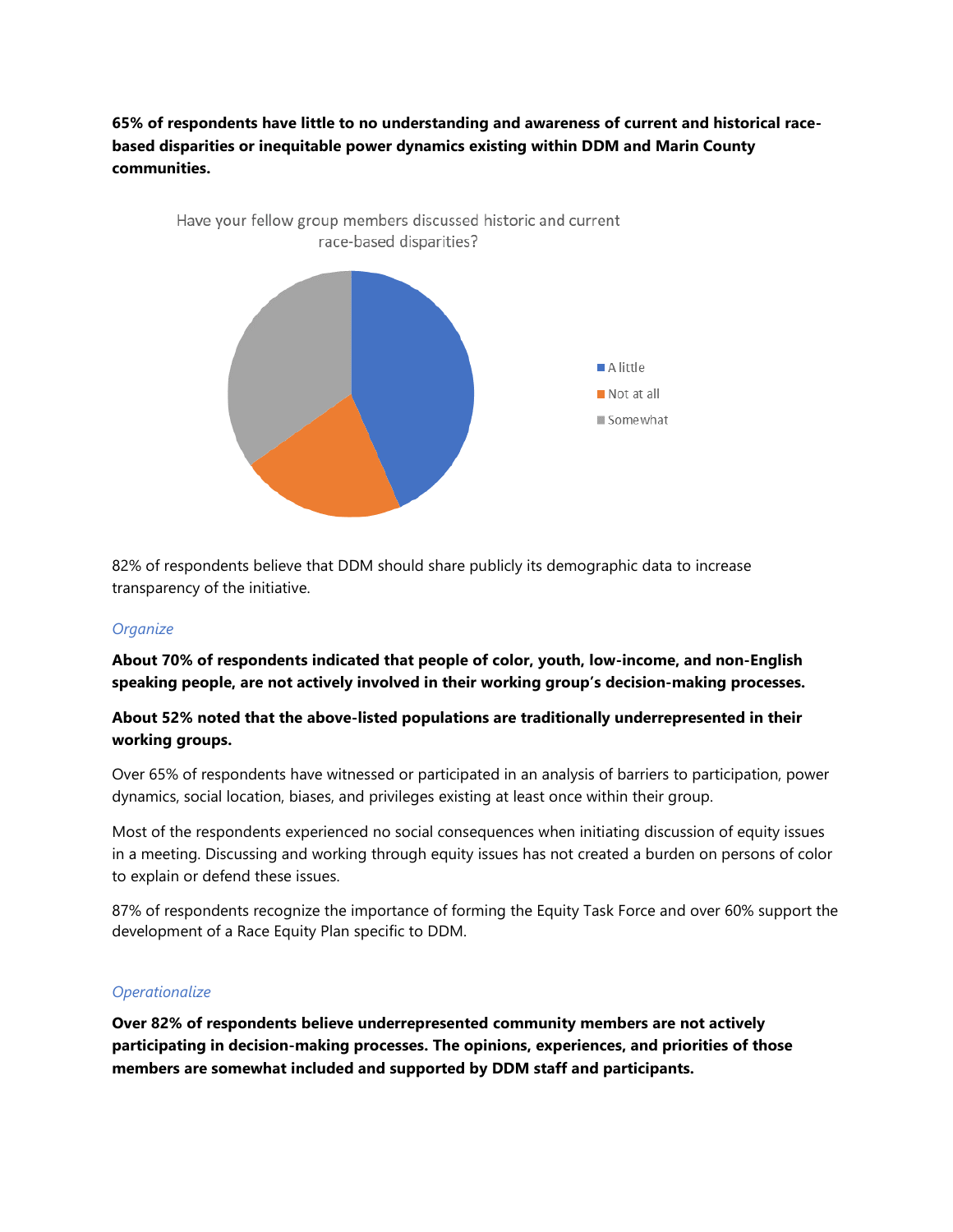

**About 70% of respondents believe that DDM climate solutions moderately addresses underlying systemic issues (racial/socioeconomic/environmental health disparities, segregation, etc.) that impact Marin County communities.** 



Do you think that the DDM climate solutions address underlying systemic issues that impact Marin communities?

Most respondents believe that DDM solutions are relatively easy to understand and access by all Marin County communities, however, recognize the additional need to improve the descriptions and messaging.

Over 78% confirmed the importance of setting equity goals and measuring DDM's progress. Publishing the progress report is key to increasing commitment to equity goals and accountability to the public.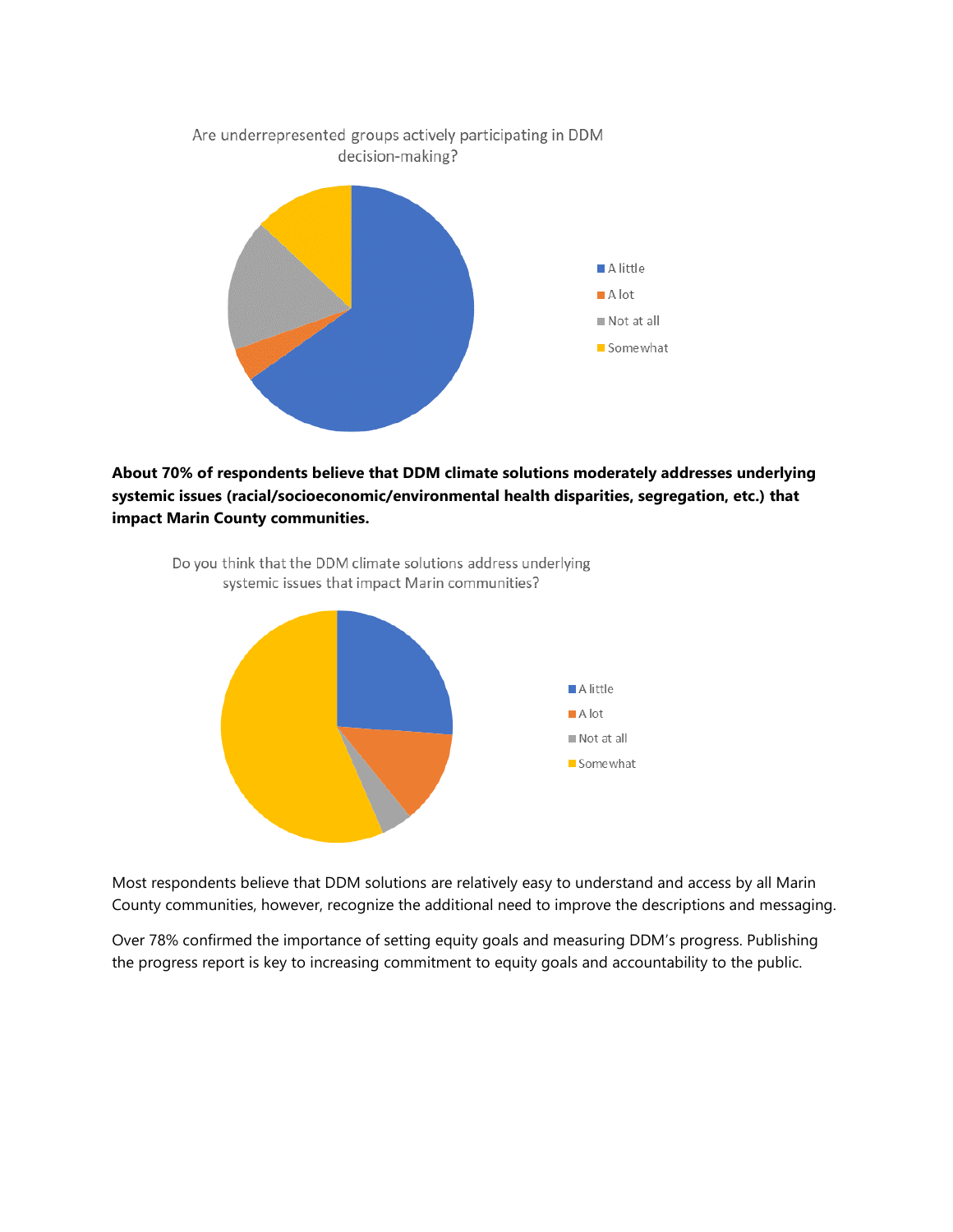#### **Next Steps**

The survey results will inform additional work for DDM generally and for the internal Equity Task Force. Per the existing Equity Task Force Work Plan, the following strategies could be implemented to address the survey results and make continued progress on DDM's overall equity goals:

- Increase dialogue through meetings, trainings, and webinars about equity and climate change and deepen DDM participants' awareness of how these issues are interconnected.
- Continue reaching out to, engaging, learning from, and listening to communities of color, youth, low income, and non-English speaking populations; create clear paths for their input to be integrated in DDM's work and acted upon.
- Identify training opportunities for DDM participants to build on the initial Diversity, Equity, and Inclusion training and work specifically on issues identified via the survey.
- Attempt to make resources available that are equitable and accessible, e.g., updating the individual actions on the DDM website through an equity lens.
- Support the existing Community Ambassador program that recognizes existing community leaders, provides training (storytelling, advocacy, etc.), compensates individuals, and funds community projects that increase quality of life for underserved communities and address climate change.

A second survey will be conducted in Spring/Summer 2022 to evaluate the impacts of increased efforts to address equity . The survey audience may be expanded from DDM participants to also include select staff at community-based organizations and/or community representatives.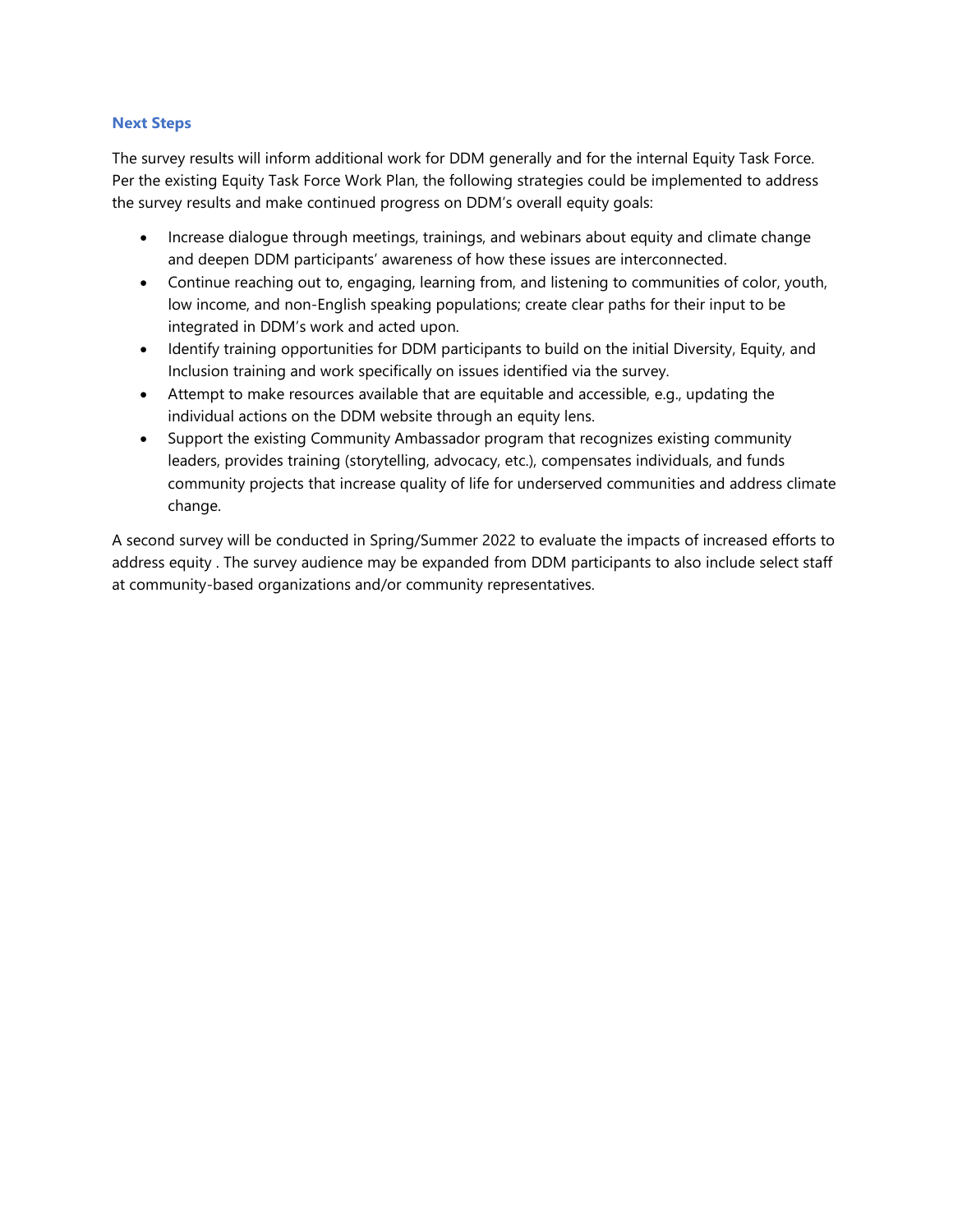## **Appendix A- Survey Results**

## *Normalize*

*Goal: DDM participants believe that diverse representation (DDM generally and within each working group) is critical to DDM.*

Do you feel your working group made diversity a priority? (racial, ethnic, linguistic, socio-economic, age, and/or gender diversity in group participants, outside consultants, community partners, etc.)

- 47.8% (11 responses) Somewhat
- 43.5% (10 responses) A Little
- 8.7% (2 responses) A lot
- 0 responses said "Not at all"

Does the diversity of your working group accurately represent all racial, age, gender, and socioeconomic groups in Marin County? See current census data

(https://www.census.gov/quickfacts/fact/table/marincountycalifornia/RHI725219).

- 39.1% (9 responses) Somewhat
- 34.8% (8 responses) Not at all
- 21.7% (5 responses) A Little
- 4.3% (1 response) A Lot

*Goal: DDM participants have a shared vocabulary and understanding of the language around issues related to race, racial identity, racism and race equity concepts of individual, interpersonal and societal levels of racism.*

Do you think DDM (the entire initiative) has a shared understanding of equity vocabulary and different levels of racism? (Scale of 1-5 with 1 being DDM has no shared understanding and 5 being a complete shared understanding.)

- 4,3% (1 response) 1 (\*\*Scale 1-5)
- 21.7% (5 responses) 2
- 52.2% (12 responses) 3
- 17.4% (4 responses) 4
- 4.3% (1 response) 5

Do you think that your fellow group members share an understanding of equity vocabulary? (To the best of your knowledge, based upon interactions you've had with group members.)

- 52.2% (12 responses) Somewhat
- 30.4% (7 responses) A little
- 17.4% (4 responses) A lot
- 0 responses said "Not at all"

Has your group discussed/used this vocabulary regularly in your work together? (For example, when designing solutions or identifying ways to engage the community.)

- 47.8% (11 responses) - A little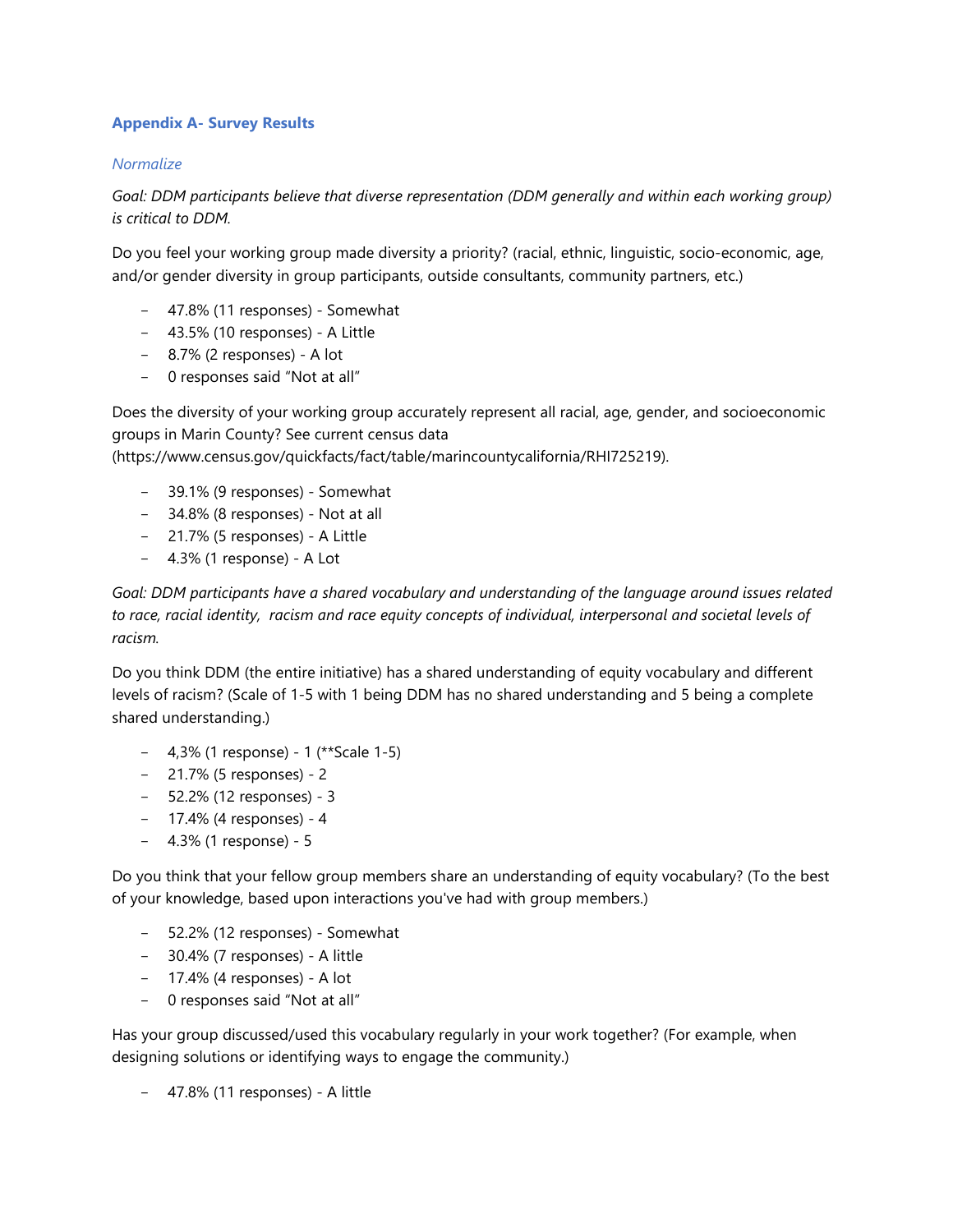- 34.8% (8 responses) Somewhat
- 8.7% (2 responses) A lot
- 8.7% (2 responses) Not at all

*Goal: DDM participants have an understanding & awareness of current & historical race-based disparities, inequitable power dynamics existing within DDM and in communities served, as well as how they may be intentionally or unintentionally complicit in perpetuating these.*

Have your fellow group members discussed historic and current race-based disparities and how they impact your work?

- 43.5% (10 responses) A little
- 34.8% (8 responses) Somewhat
- 21.7% (5 responses) Not at all
- 0 responses said "A lot"

Do your fellow group members discuss their privileges or biases and how they might impact and perpetuate race-based disparities in DDM (during meetings, events, workshops, email communication, etc.) and the Marin County community?

- 56.5% (13 responses) A little
- 30.4% (7 responses) Not at all
- 13% (3 responses) Somewhat
- 0 responses said "A lot"

*Goal: DDM participants understand the importance of allocating time to and are willing to push past personal discomfort to discuss race related issues.*

Do your fellow group members seem interested in discussing equity and related topics versus acting defensive or dismissive?

- 43.5% (10 responses) Somewhat
- 34.8% (8 responses) Very
- 8.7% (2 responses) This did not come up
- 8.7% (2 responses) A little
- 4.3% (1 response) Not at all

Did your fellow group members reach out to community-based organizations, equity experts, and community members when designing solutions or community engagement approaches?

- 47.8% (11 responses) A few times
- 21.7% (5 responses) Several times
- 8.7% (2 responses) Many times and consistently
- 8.7% (2 responses) This did not come up
- 8.7% (2 responses) Not at all
- .3% (1 response) Somewhat

Did your fellow group members hold each other accountable re: addressing equity? (For example, one or more group members regularly asked how equity was being addressed or integrated into a proposal, group conversation, etc.?)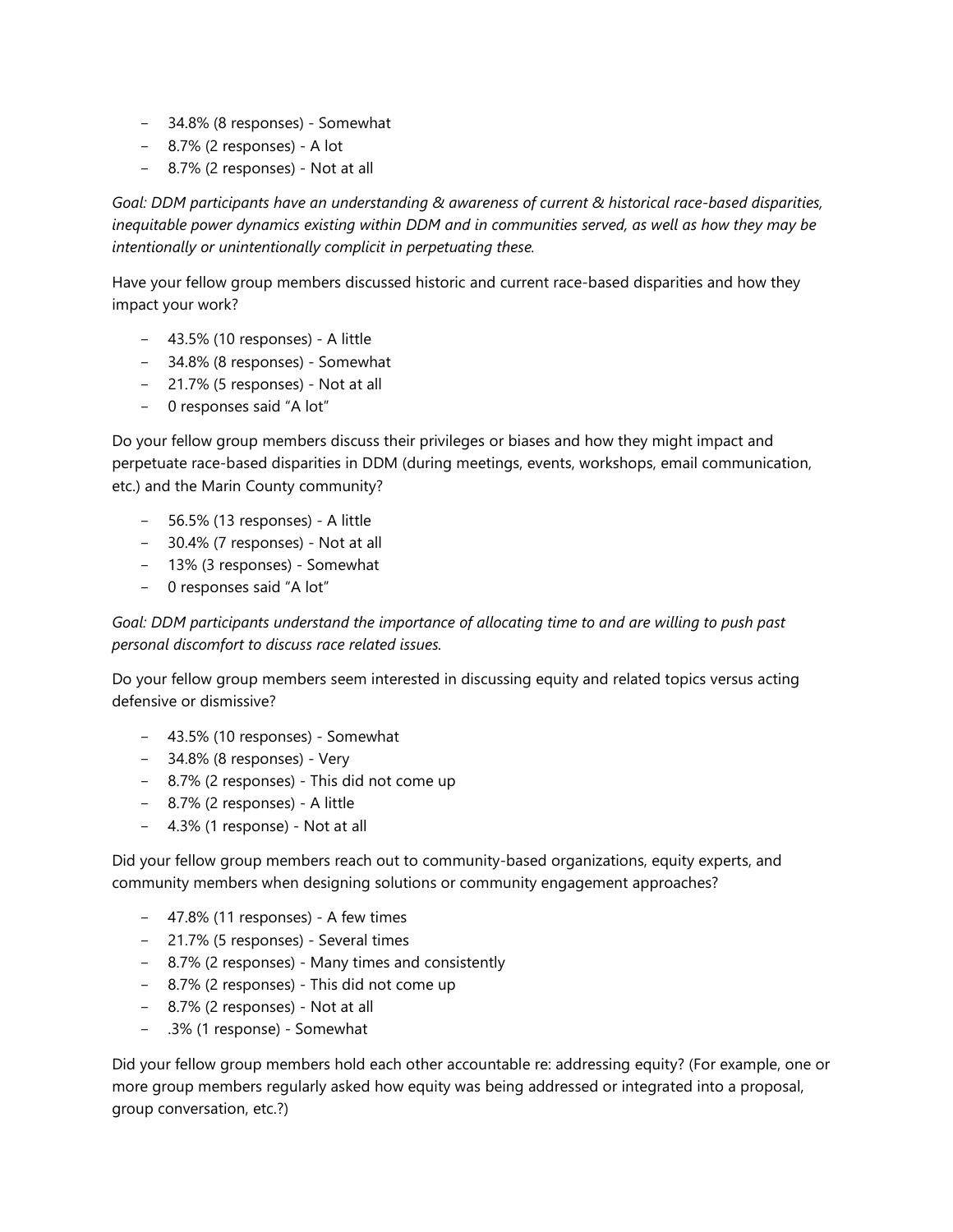- 65.2% (15 responses) Sometimes
- 13% (3 responses) Many times and consistently
- 13% (3 responses) This did not come up
- 8.7% (2 responses) Not at all

DDM participants understand the importance of collecting + analyzing data on racial, ethnic and linguistic demographics of DDM participants and the communities DDM is attempting to serve and include.

Do you think DDM should collect the demographic information of all participants to understand if DDM is diverse and representative of the Marin County community?

- 73.9% (17 responses) Yes
- 13% (3 responses) Maybe
- 8.7% (2 responses) Other
- 4.3% (1 response) No

Do you think DDM should publicly share its demographic data to increase transparency of the initiative?

- 82.6% (19 responses) Yes
- 13% (3 responses) Maybe
- 4.3% (1 response) Other
- 0 responses said "No"

#### *Organize*

*Goal: Maintain appropriate, non- exploitative, non-transactional relationships with participants/ partners not part of "dominant culture," enabling people of color to bring their full selves to meetings and use their lived experiences to fulfill their responsibilities.*

To the best of your knowledge, to what degree are people of color (primarily), youth, low-income people, and non-English speaking people, involved in the decisions your group made. (Scale of 1-5, 1 being not involved at all and 5 being involved in most decisions.)

- 34.8% (8 responses) 1 (\*\*Scale 1-5)
- 34.8% (8 responses) 2
- 26.1% (6 responses) 3
- 4.3% (1 response) 4
- 0 responses said "5" or "being involved in most decisions"

Were traditionally underrepresented communities (see list in prior question) invited to participate in your group?

- 52.2% (12 responses) Yes
- 39.1% (9 responses) I don't know
- 8.7% (2 responses) No

If underrepresented communities did not participate, why did this happen?

- 15.8% (3 responses) - We did not develop a welcoming environment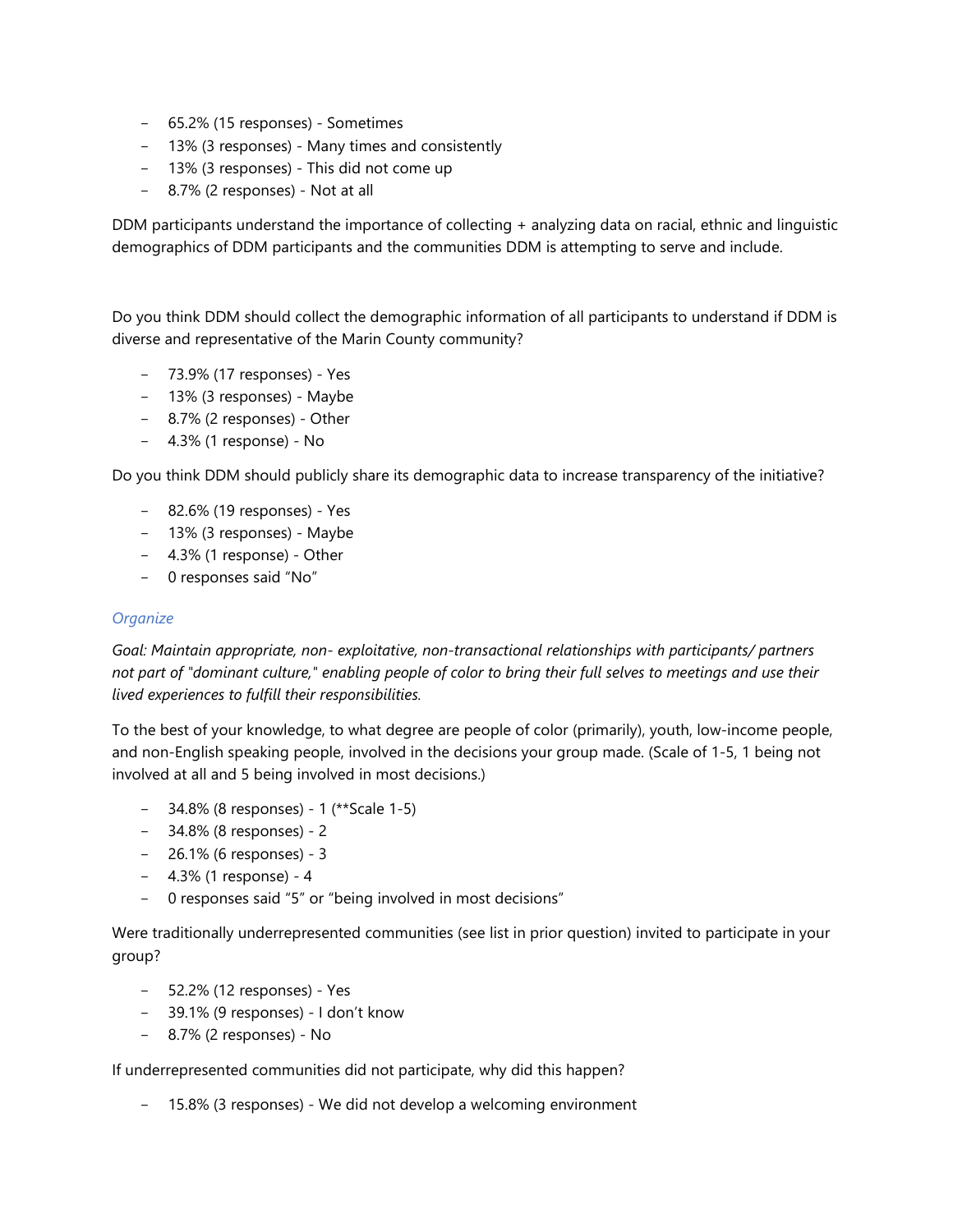- 21.1% (4 responses) We met at inconvenient times
- 15.8% (3 responses) They weren't invited
- 68.4% (13 responses) Other, including I don't know

*Goal: DDM participants build personal/internal cross-cultural awareness, sensitivity, and empathy so people of color feel included and supported in DDM. Participants examine DDM norms/dynamics that ignore systemic inequities and reinforce dominant culture.*

Have you witnessed or participated in an analysis of barriers to participation, power dynamics, social location, biases, and/or privileges existing within your group or DDM?

- 34.8% (8 responses) A few times
- 30.4% (7 responses) No
- 21.7% (5 responses) One time
- 8.7% (2 responses) Many times
- 4.3% (1 response) Somewhat

Have you witnessed DDM conducting analyses of internal power dynamics, privilege, and group norms that impact how equitable is DDM?

- 34.8% (8 responses) A few times
- 30.4% (7 responses) Never
- 17.4% (4 responses) Once
- 13% (3 responses) Many times
- 4.3% (1 response) A lot

*Goal: DDM participants learn how to impact structural racism issues (defined in earlier stage) interpersonally, within DDM, between DDM and partner organizations, and in the communities they serve (members of dominant and non-dominant cultures).*

Have you (with or without your group) engaged in research or learning opportunities to learn about structural racism issues?

- 60.9% (14 responses) On a regular basis
- 30.4% (7 responses) Yes, but only a few times
- 8.7% (2 responses) Never

*Goal: DDM participants self-initiate discussion of racial topics and issues when they occur, without experiencing negative social consequences, e.g., judgment from other participants; and hold space to process their feelings without placing undue responsibility on people of color to explain or defend themselves or their communities.*

Have you experienced yourself or another DDM participant initiating discussion of equity issues in a meeting when it arose?

- 45.5% (10 responses) A few times
- 30.4% (7 responses) Many times
- 17.4% (4 responses) This did not come up
- 8.7% (2 responses) Once
- 0 responses said "Never"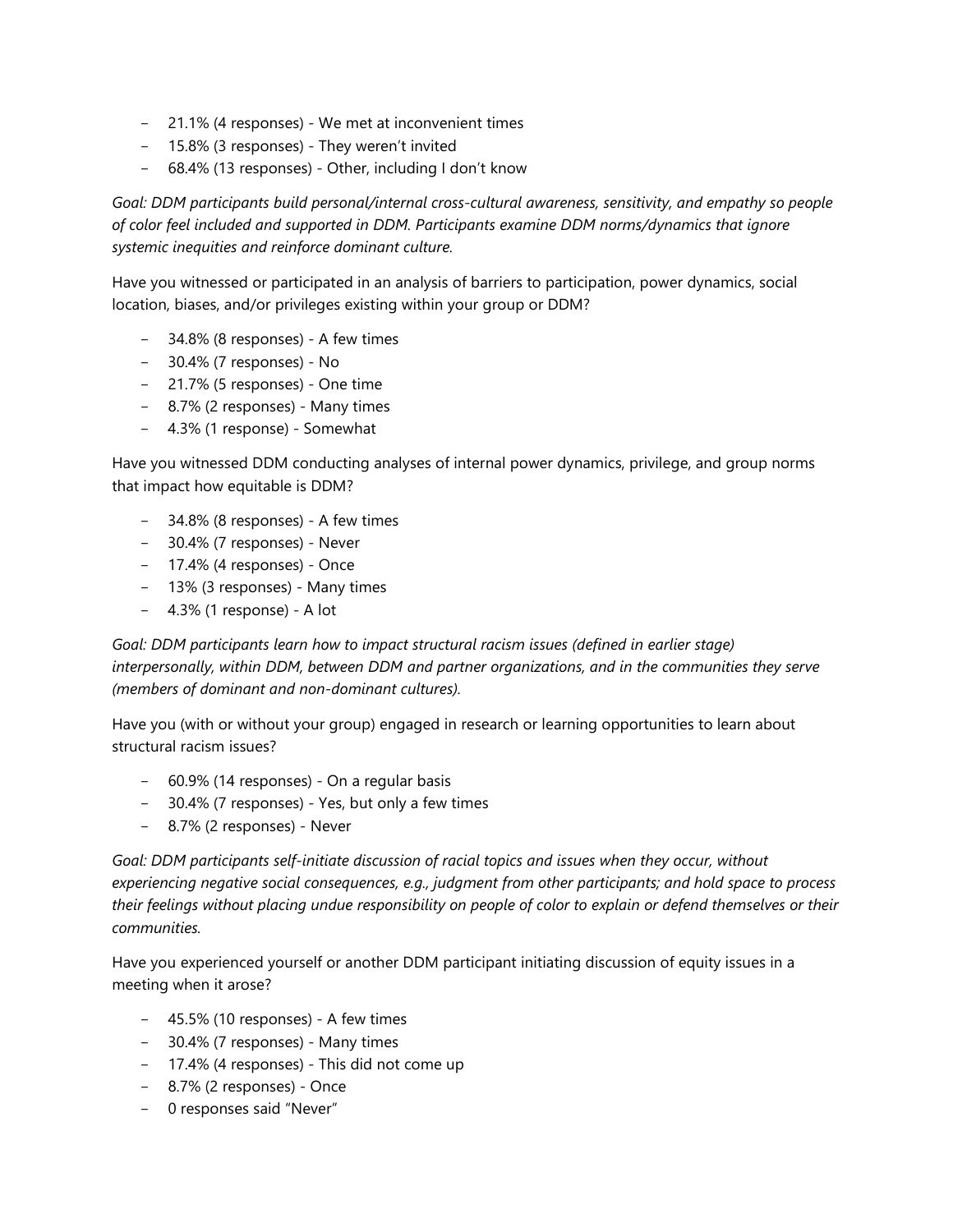Did this discussion(s) action result in negative social consequences for the person that started the conversation? (ex: comments that it was a waste of time, not relevant, avoidance, social exclusion)

- 73.9% (17 responses) Not at all
- 21.7% (5 responses) This did not come up
- 4.3% (1 response) A little
- 0 responses said "Definitely"
- 0 responses said "Somewhat"

Did participants take on the burden of discussing and working through the equity issue? (For example, participants took responsibility for discussing equity and did not expect a person of color to explain it or defend themselves?)

- 34.8% (8 responses) A little
- 30.4% (7 responses) This did not come up
- 17.4% (4 responses) Definitely
- 13% (3 responses) Somewhat
- 4.3% (1 response) Not at all

*Goal: DDM develops a standard procedure on how/when to collect initiative data on racial, ethnic and linguistic data of participants + what to do with it (informed by input of non-dominant culture), e.g., develop a standalone report or integrate in future Racial Equity Plan.*

Do you understand and support the purpose of forming our Equity Task Force?

- 87% (20 responses) Yes
- 13% (3 responses) Maybe
- 0 responses said "No"

Would you support the development of a Race Equity Plan specific to DDM?

- 60.9% (14 responses) Yes
- 30.4% (7 responses) Maybe
- 8.7% ( 2 responses) No

*DDM forms a Racial Equity Taskforce or Working Group to address and integrate equity on an on-going basis.*

Do you believe it is important to have an Equity Task Force?

- 82.6% (19 responses) Yes
- 17.4% (4 responses) Maybe
- 0 responses said "No"

#### *Operationalize*

*Goal: Communities of color and low-income communities are part of decision making and their wisdom and priorities are financially and socially amplified and supported.*

Are underrepresented groups actively participating in DDM decision-making?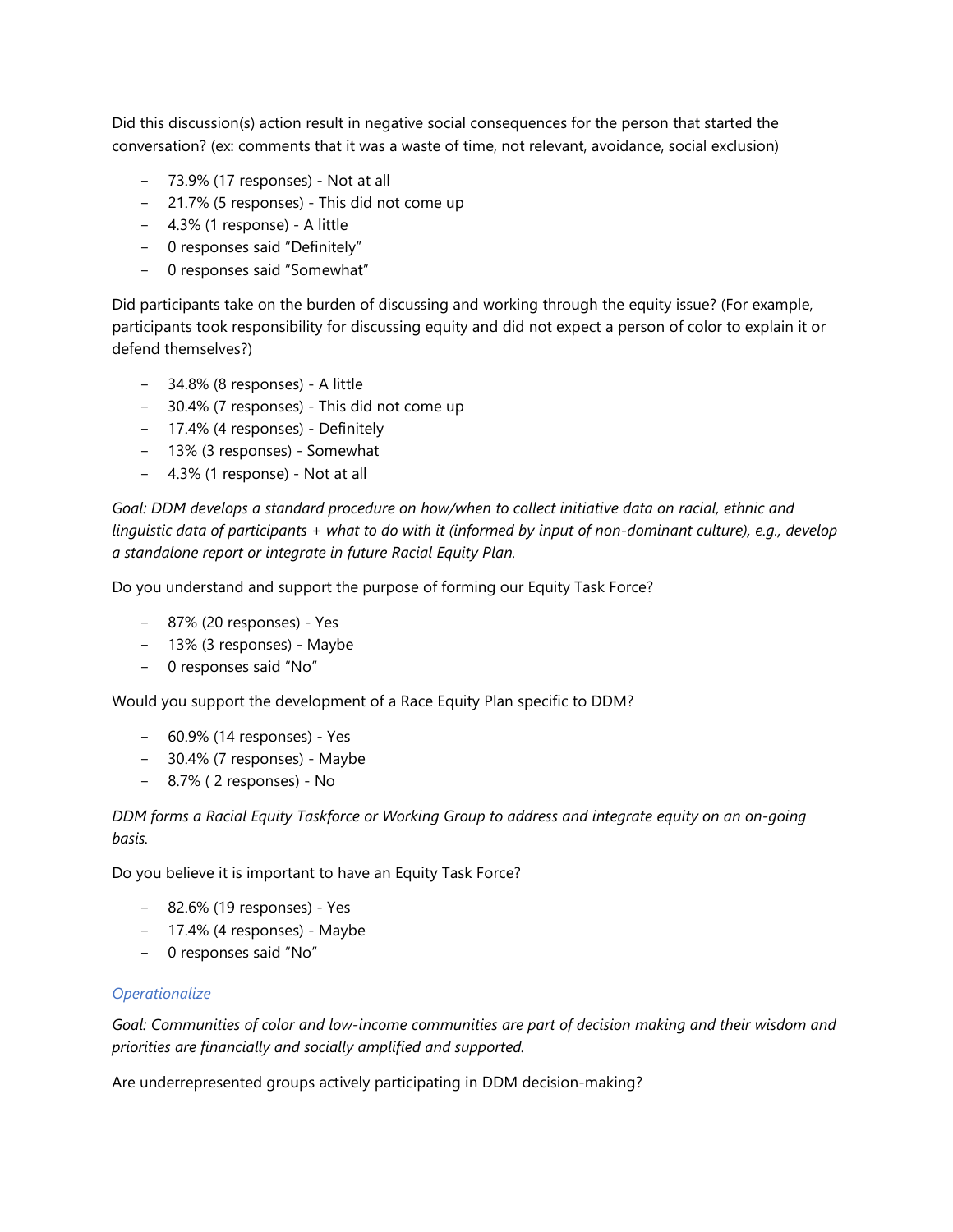- 65.2% (15 responses) A little
- 17.4% (4 responses) Not at all
- 13% (3 responses) Somewhat
- 4.3% (1 response) A lot

To what degree have you seen the opinions, experiences, and priorities of underrepresented community members actively included and supported by DDM staff and participants?\* (Scale of 1-5, 1 being not included and 5 being always included.)

- $0\% 1$
- 30.4% (7 responses) 2
- 39.1% (9 responses) 3
- 30.4% (7 responses) 4
- $0\% 5$

*Goal: DDM participants go beyond greenhouse (GHG) emissions reductions goals and specific climate change issue area solutions and dedicate time, resources, and power to address underlying systemic issues that impact Marin communities including their ability to mitigate and adapt to climate change.*

Do you think that the DDM climate solutions address or will simultaneously addresses underlying systemic issues (racial/socioeconomic/environmental health disparities, segregation, etc.) that impact Marin communities? (See p. 15 of DDM Strategic Plan for solutions identified: https://www.marincounty.org/- /media/files/departments/cd/planning/sustainability/climate-and-adaptation/drawdown-marin/strategicplan/drawdownmarinstrategicplan120820.pdf?la=en)

- 56.5% (13 responses) Somewhat
- 26.1% (6 responses) A little
- 13% (3 responses) A lot
- 4.3% (1 response) Not at all

Do you think the DDM solutions are easy to understand and accessible by all Marin County communities?

- 60.9% (14 responses) Somewhat, but needs to be explained better
- 21.7% (5 responses) No
- 17.4% (4 responses) Yes
- 0 responses said "Other (please explain)"

*Goal: DDM collects/publishes (via this Report Card) participant demographic data and uses it to measure progress on initiative equity goals and to increase accountability between it and the public.*

Were you aware of the Equity Progress Report?

- 65.2% (15 responses) Yes
- 34.8% (8 responses) No

Do you think it is important for DDM to publish this Equity Progress Report?

- 78.3% (18 responses) Yes
- 8.7% (2 responses) I need to learn more
- 8.7% (2 responses) Not sure